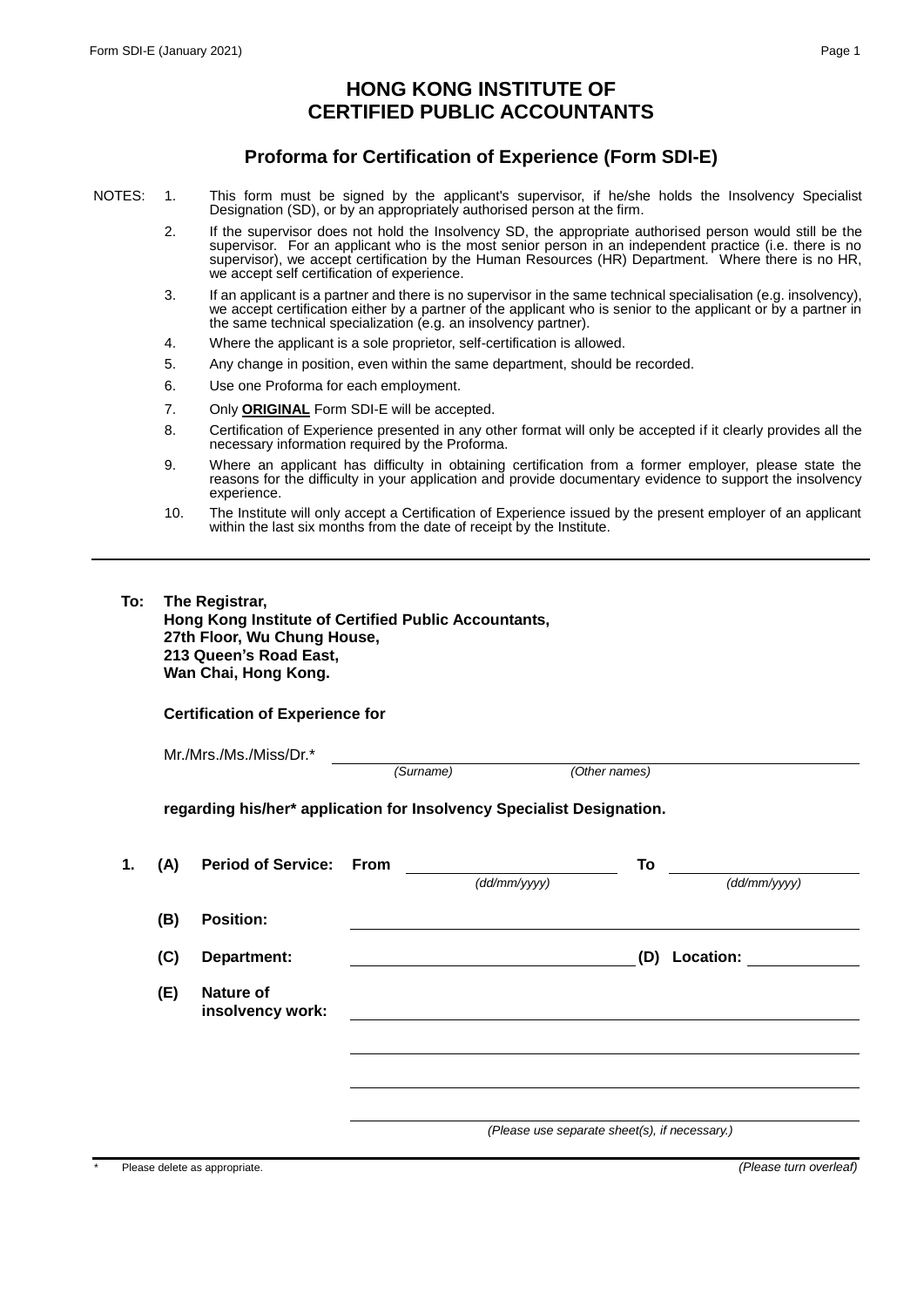| 2.<br>(A)                                                                                                 | <b>Period of Service: From</b>                    |                                                                                                                      | To                                                                                       |  |  |  |  |
|-----------------------------------------------------------------------------------------------------------|---------------------------------------------------|----------------------------------------------------------------------------------------------------------------------|------------------------------------------------------------------------------------------|--|--|--|--|
| (B)                                                                                                       | <b>Position:</b>                                  | (dd/mm/yyy)                                                                                                          | (dd/mm/yyy)                                                                              |  |  |  |  |
| (C)                                                                                                       | Department:                                       |                                                                                                                      | (D) Location:                                                                            |  |  |  |  |
|                                                                                                           | <b>Nature of</b>                                  |                                                                                                                      |                                                                                          |  |  |  |  |
| (E)                                                                                                       | insolvency work:                                  | <u> 1989 - Johann Barbara, marka a shekara tsa 1989 - An tsa 1989 - An tsa 1989 - An tsa 1989 - An tsa 1989 - An</u> |                                                                                          |  |  |  |  |
|                                                                                                           |                                                   |                                                                                                                      |                                                                                          |  |  |  |  |
|                                                                                                           |                                                   |                                                                                                                      |                                                                                          |  |  |  |  |
|                                                                                                           |                                                   |                                                                                                                      | (Please use separate sheet(s), if necessary.)                                            |  |  |  |  |
|                                                                                                           |                                                   |                                                                                                                      |                                                                                          |  |  |  |  |
|                                                                                                           |                                                   |                                                                                                                      | Sole proprietorship of applicant $\Box^*$                                                |  |  |  |  |
| <b>Registered Office:</b>                                                                                 |                                                   |                                                                                                                      |                                                                                          |  |  |  |  |
|                                                                                                           |                                                   |                                                                                                                      |                                                                                          |  |  |  |  |
| DECLARE THAT THE ABOVE INFORMATION IS TRUE AND COMPLETE TO THE BEST OF MY<br><b>KNOWLEDGE AND BELIEF.</b> |                                                   |                                                                                                                      |                                                                                          |  |  |  |  |
| Name of supervisor/authorised person: Mr./Mrs./Ms./Miss/Dr.*                                              |                                                   |                                                                                                                      |                                                                                          |  |  |  |  |
|                                                                                                           |                                                   |                                                                                                                      | (Other names)<br>(Surname)                                                               |  |  |  |  |
|                                                                                                           |                                                   | Signing this certification of experience in the capacity of: (please tick "v" all that apply)                        |                                                                                          |  |  |  |  |
|                                                                                                           | Immediate supervisor                              | $\Box$ Partner senior to the applicant                                                                               | $\Box$ Fellow partner in same<br>technical specialisation                                |  |  |  |  |
|                                                                                                           | Department / Division Head                        | ⊔<br>Human Resources Department<br>(because the applicant has no supervisor)                                         | ⊔<br>Self<br>(for sole proprietors and those who are the<br>most senior in the practice) |  |  |  |  |
|                                                                                                           | Position held: __________________________________ |                                                                                                                      |                                                                                          |  |  |  |  |
|                                                                                                           | Holder of SD (Insolvency) □ ***                   |                                                                                                                      |                                                                                          |  |  |  |  |
|                                                                                                           |                                                   |                                                                                                                      |                                                                                          |  |  |  |  |
|                                                                                                           |                                                   |                                                                                                                      |                                                                                          |  |  |  |  |
|                                                                                                           | (dd/mm/yyy)                                       |                                                                                                                      |                                                                                          |  |  |  |  |

\* Please delete as appropriate.

\*\* Please put a *""* if the applicant is a sole proprietor and therefore self-certification is acceptable.

\*\*\* Please put a *""* if applicable.